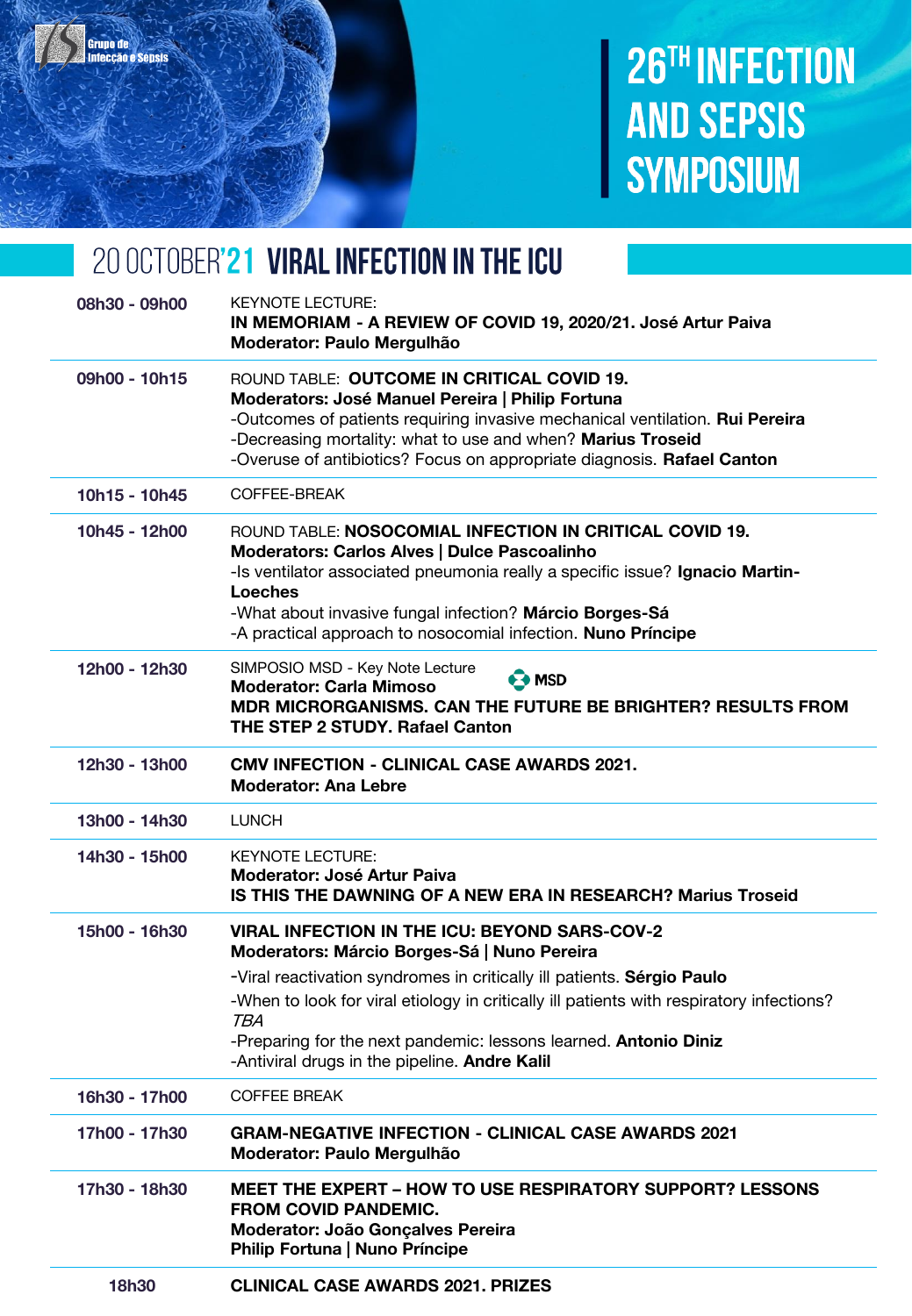# 26TH INFECTION **AND SEPSIS SYMPOSIUM**

#### 210CT0BER'21 **SEPSIS AND CANCER PATIENTS**

Grupo de<br>Infecção e Sensis

| 08h30 - 09h45 | ROUND TABLE: MANAGEMENT OF INFECTION IN CRITICALLY ILL CANCER<br><b>PATIENTS</b><br><b>MODERATORS: André Mansinho   Carla Mimoso</b><br>-Is de-escalation safe? Djamel Mokart<br>-The Carbapenemase producing Enterobacteriaceae epidemic. Cláudia Nazareth<br>-Antifungal therapy in neutropenic patients: when and how? Isabel Sousa                                                                                                               |
|---------------|------------------------------------------------------------------------------------------------------------------------------------------------------------------------------------------------------------------------------------------------------------------------------------------------------------------------------------------------------------------------------------------------------------------------------------------------------|
| 09h45 - 11h15 | ROUND TABLE: TOUGH CALLS IN ONCOLOGY<br><b>MODERATORS: Diogo Branco   Paulo Mergulhão</b><br>-The epidemiology of cancer patients requiring ICU admission. André Gomes<br>-Management of Blood Stream Infection in hemato-oncology: a role for Artificial<br>Intelligence? Carolina Vidal-Garcia<br>-Referencing And Admiting The Oncology Patient To Intensive Care. Nuno Bonito<br>-End-of-life infection: Ethical boundaries. <b>Iuri Correia</b> |
| 11h15 - 11h45 | COFFEE-BREAK                                                                                                                                                                                                                                                                                                                                                                                                                                         |
| 11h45 - 13h00 | ROUND TABLE: SURGICAL SITE INFECTIONS.<br>MODERATORS: Guilherme Tralhão   Ana Lebre<br>-Reducing incidence and antibiotic overuse. Aldara Faria<br>-When is source control an emergency? Philip Montravers<br>-Is there a role for Anti-Fungal heterogeneity? Dulce Pascoalinho                                                                                                                                                                      |
| 13h00 - 14h00 | <b>LUNCH</b>                                                                                                                                                                                                                                                                                                                                                                                                                                         |
| 14h00 - 14h30 | <b>KEYNOTE LECTURE:</b><br><b>MODERATOR: Noémia Afonso</b><br>THE GLOBAL BURDEN OF SEPSIS. Paulo Mergulhão                                                                                                                                                                                                                                                                                                                                           |
| 14h30 - 15h45 | ROUND TABLE: RISK ASSESSMENT IN SEPTIC CANCER PATIENTS.<br><b>MODERATORS: Ana Joaquim   Filomena Faria</b><br>-Business as usual? Thiago Lisboa<br>-The role of rapid response systems. Márcio Borges-Sá<br>-Can we monitor immune function in non-neutropenic patients. Susana Fernandes                                                                                                                                                            |
| 15h45 - 16h15 | <b>CONFERENCE:</b><br><b>MODERATOR: Ana Raimundo</b><br>CYTOKINE STORM SYNDROME AND OTHER COMPLICATIONS OF<br><b>INNOVATIVE CANCER TREATMENTS. Colleen McEvoy</b>                                                                                                                                                                                                                                                                                    |
| 16h45 - 17h15 | COFFEE-BREAK                                                                                                                                                                                                                                                                                                                                                                                                                                         |
| 17h15 - 18h30 | <b>HEMATOPOIETIC GROWTH FACTORS.</b><br><b>MODERATORS: Emília Cortesão   André Gomes</b><br>-The hematologist view. Ricardo Pinto<br>-The Intensivist view. Elie Azoulay<br>-The immunologist view. Santos Rosa                                                                                                                                                                                                                                      |